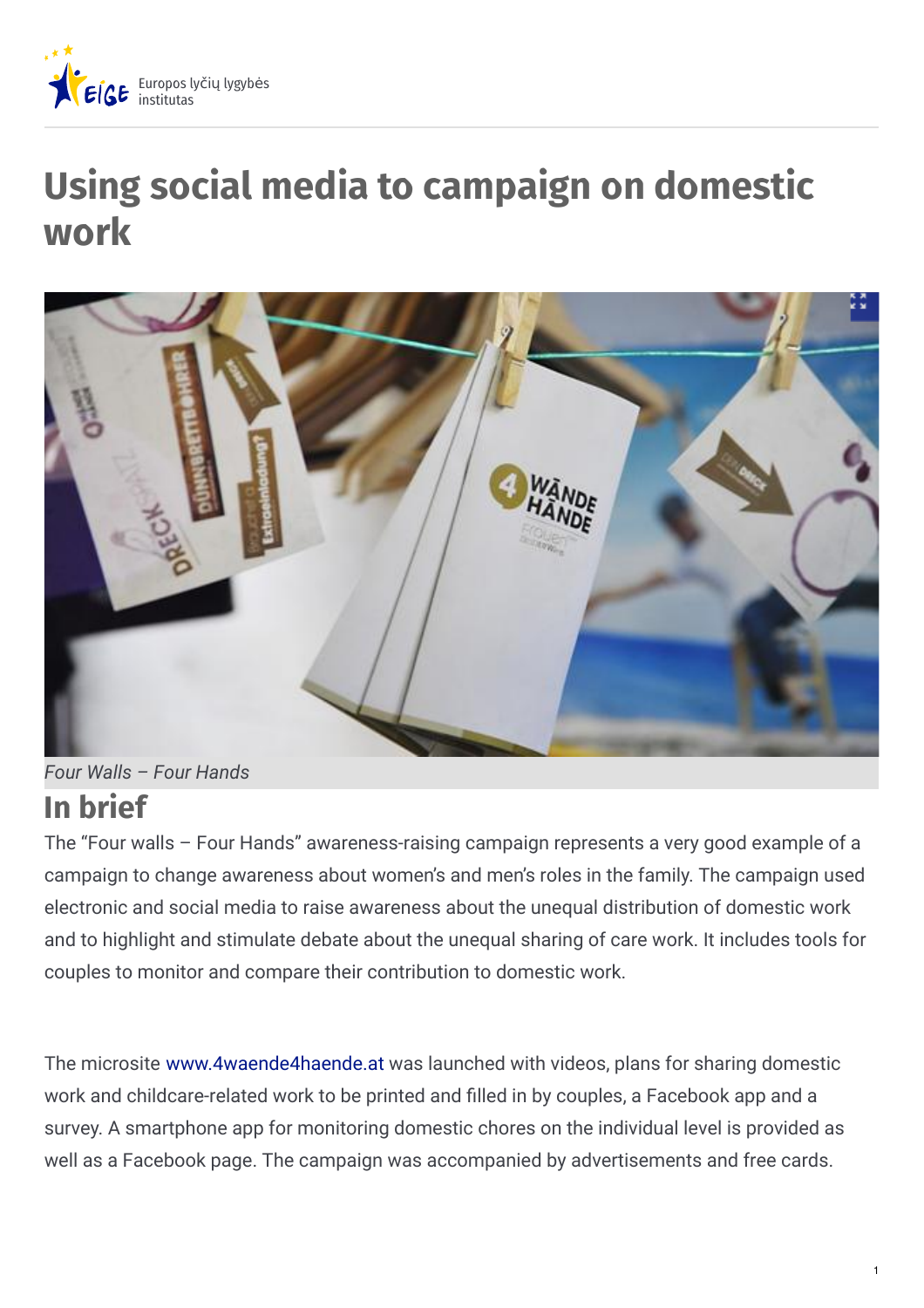## **The campaign**

The campaign "Four Walls – Four Hands" was presented to the Austrian public on the city's Equal Pay Day, 19th October 2012, on the basis that the unequal distribution of domestic work impacts on the gender pay gap. The campaign ran between October 2012 and October 2013.

The City of Vienna Women's Department initiated and carried out the campaign. The primary data for the campaign were based on a survey of domestic work and drew on the results from a time budget survey in 2008/2009. The practical design and launch of the campaign was carried out by the agency Modul4.

"Even in the 21st century do women two-thirds of unpaid family and domestic work. Women are solving the problems that society has ignored. The more unpaid work is done, the less time for work and leisure. Participating in society requires free time. The division of domestic and care work is not purely a private matter, but a matter for society as a whole," said Martina Wurzer, speaker of the Vienna Greens, at the campaign launch.

The campaign focused on electronic and social media. It included tools that enable couples to monitor and compare the contribution they make to domestic work. The project created the microsite [www.4waende4haende.at](http://www.4waende4haende.at), which contained videos, plans for sharing domestic and childcare-related work which couples could print and fill in, a Facebook app and a survey. A smartphone app to allow individuals to monitor their domestic chores was offered and a Facebook page was created.

At the times of highest use, there were 156,651 users per week and 488 users discussed the campaign regularly. The Facebook site has over 2,500 likes. Of the users, 65% were female and 34% male; 34% were in the age group 25-34 and 21% in the age group 25-44. A significant number of users downloaded the app (IOS 1,086 downloads, Android 1,018). The 8,707 users of the microsite www.4waende4haende accounted for 33,266 page impressions. The campaign was accompanied by advertisements and free cards. Although the campaign was launched by the Viennese authorities, it was also used in other provinces across Austria.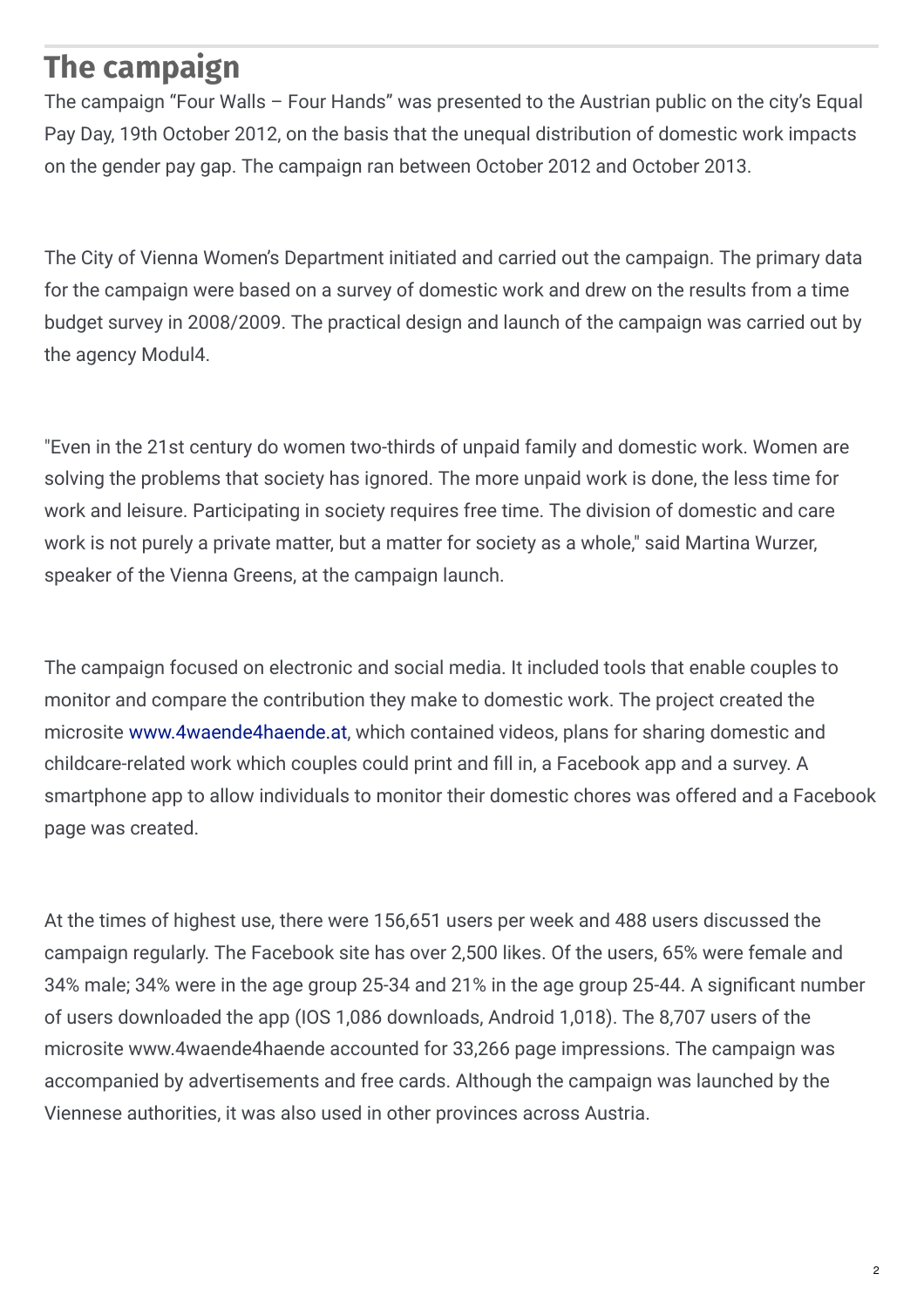An innovative element is the multimedia design combining apps, a microsite, printed material and social media. Furthermore, the social media tools could not only be watched or read, they could be actively used as was the case with the household plans to be filled in by couples.

### **Many** benefits

The objectives of the campaign were to stimulate discussion and reflection on fairness regarding the division of paid and unpaid work between the genders and the consequences of current inequalities; to increase the visibility of the existing disadvantages with regard to distributive justice; to support autonomous lifestyles independent of narrow role expectations; to support diverse and positive role models for children and young adults, and to communicate the advantages of a fairer distribution of care work for both genders. Other objectives were higher satisfaction, better health, more leisure time, fair distribution of time with children, strengthening the emotional bonds between parents and children, better work-life balance and, as a future perspective, children growing up in an equal and fair society.

The campaign was designed in a humorous, playful way with games and tools, and social media was an important factor in reaching young people. For transferability, household chores listed in the tools would have to be adapted to other cultural contexts.

#### **Contacts/Further Information Contacts**

Iris Lagler

MA 57-Frauenabteilung der Stadt Wien

[iris.lagler@wien.gv.at](mailto:iris.lagler@wien.gv.at)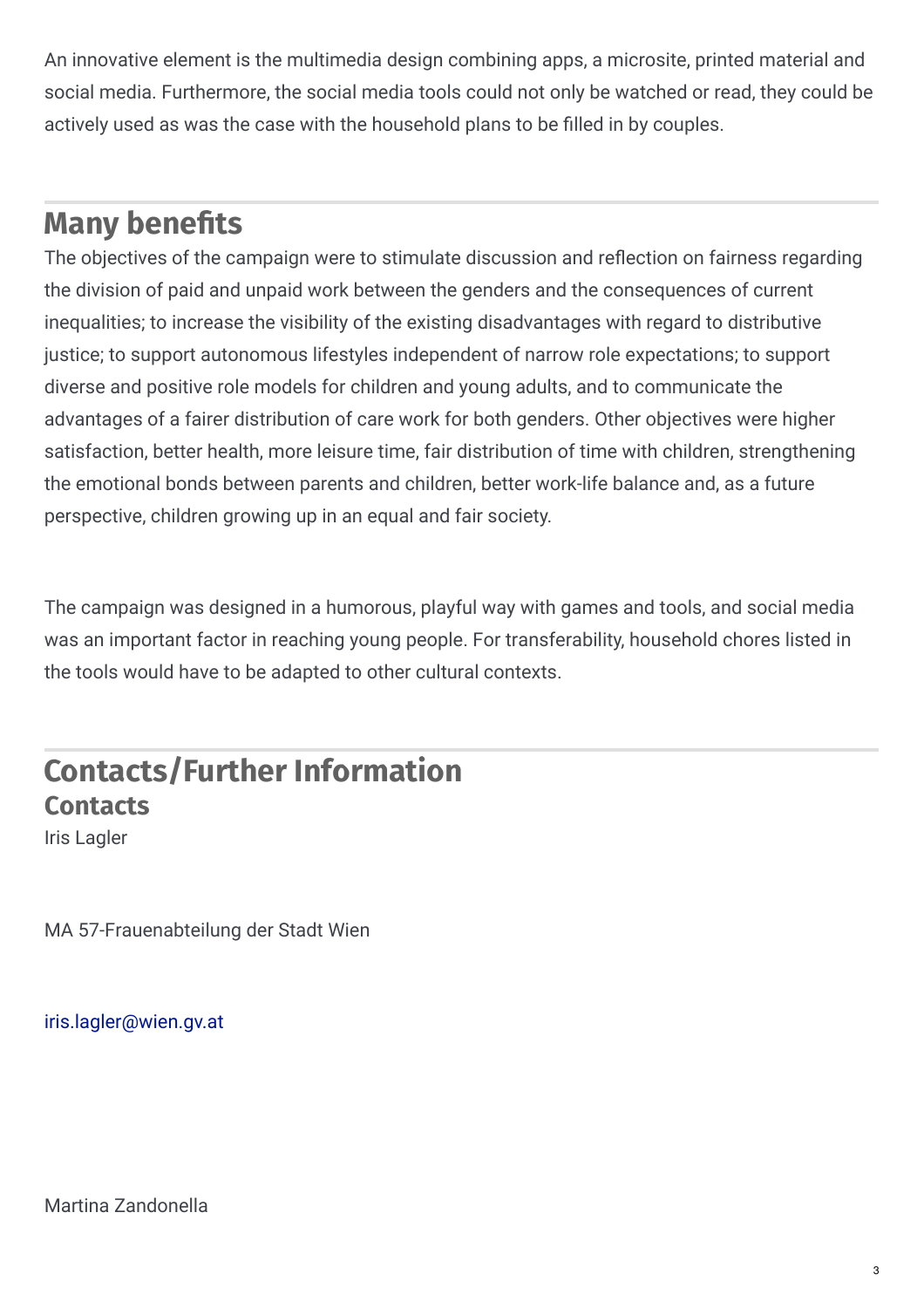SORA Institute for Social Research and Consulting

Ogris & Hofinger GmbH

Bennogasse 8/2/16

1080 Vienna

Tel +43 1 585 33 44

Fax +43 1 585 33 44-55

[mz@sora.at](mailto:mz@sora.at)

Modul4 Kommunikations GmbH

Capistrangasse 4

1060 Vienna

Tel +43 1 236 12 14

## **Further information**

[Website](http://www.4waende4haende.at/)  $\Box$ 

4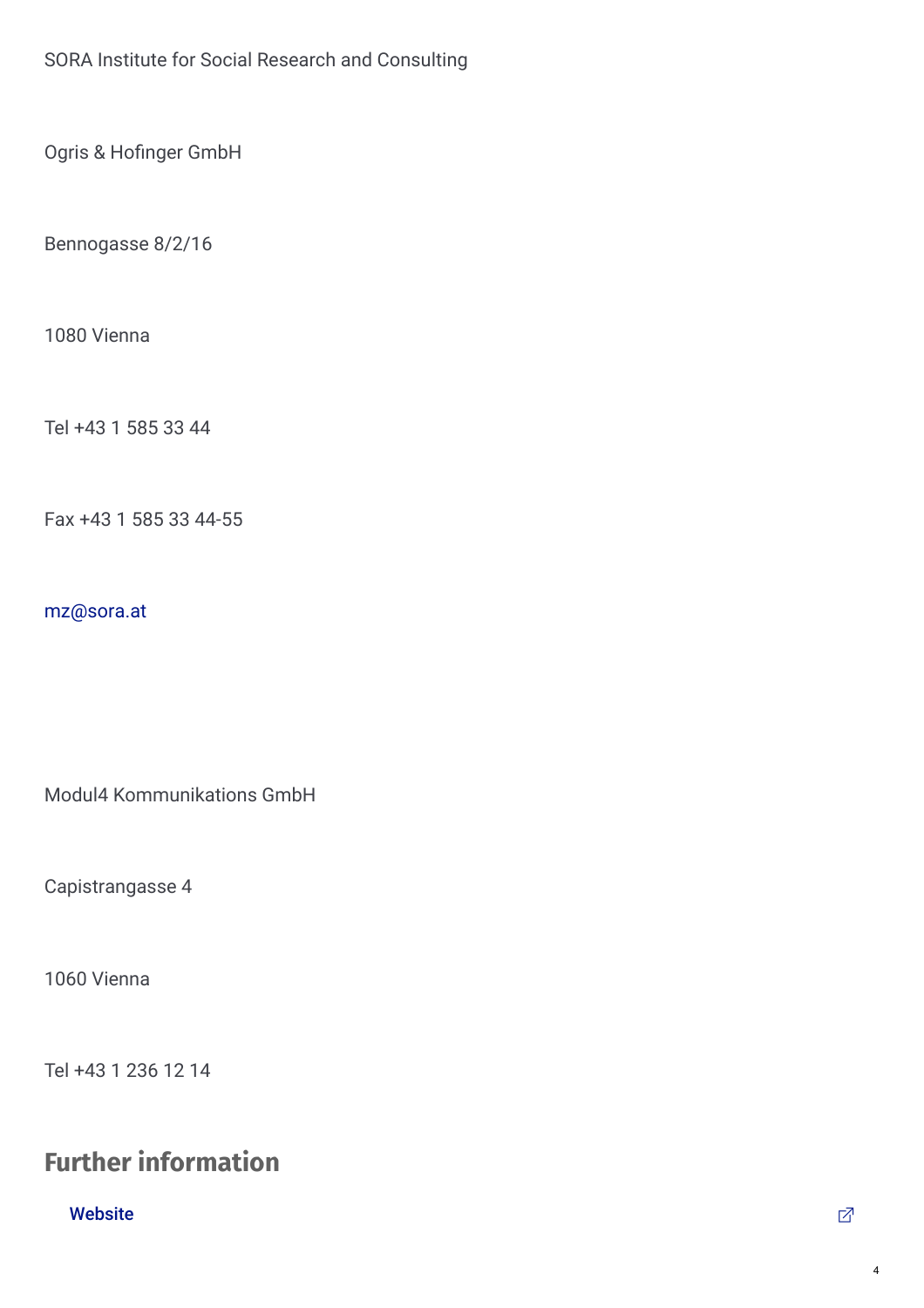Press [release](http://www.wien.gv.at/rk/msg/2012/10/19012.html)

MA 57 (Frauenabteilung der Stadt Wien - Magistratsabteilung 57): Kampagne "4 Wände 4 Hände" für [Verteilungsgerechtigkeit](http://www.wien.gv.at/menschen/frauen/themen/arbeitswelt/4waende-4haende/) Magistrat der Stadt Wien 内

Bundeskanzleramt (2007, 2009): Wände 4 Hände. [GM-Projektdatenbank.](http://www.genderprojekte.bka.gv.at/Details.aspx?p=99) Bundeskanzleramt (BKA), Abteilung VII/5: 4. 内

Zandonella, Martina / Hoser, Bernhard / Putz, Ingrid (2010): Frauenbarometer 2010. Frauen – Rechte – Geschichte – Errungenschaften, Wien: SORA.

Zeitverwendung 2008/09. Ein Überblick über geschlechtsspezifische Unterschiede. Endbericht der Bundesanstalt Statistik Österreich an die Bundesministerin für Frauen und Öffentlichen Dienst (GZ: BKA-F140.300/0003-II/1/2008)

## **More good practices**

EIGE's [collection](http://eige.europa.eu/gender-mainstreaming/good-practices) of good practices and the set of the set of the set of the set of the set of the set of the set of the set of the set of the set of the set of the set of the set of the set of the set of the set of the se

EIGE's [approach](http://eige.europa.eu/gender-mainstreaming/good-practices/eige-approach) to good practices  $\rightarrow$